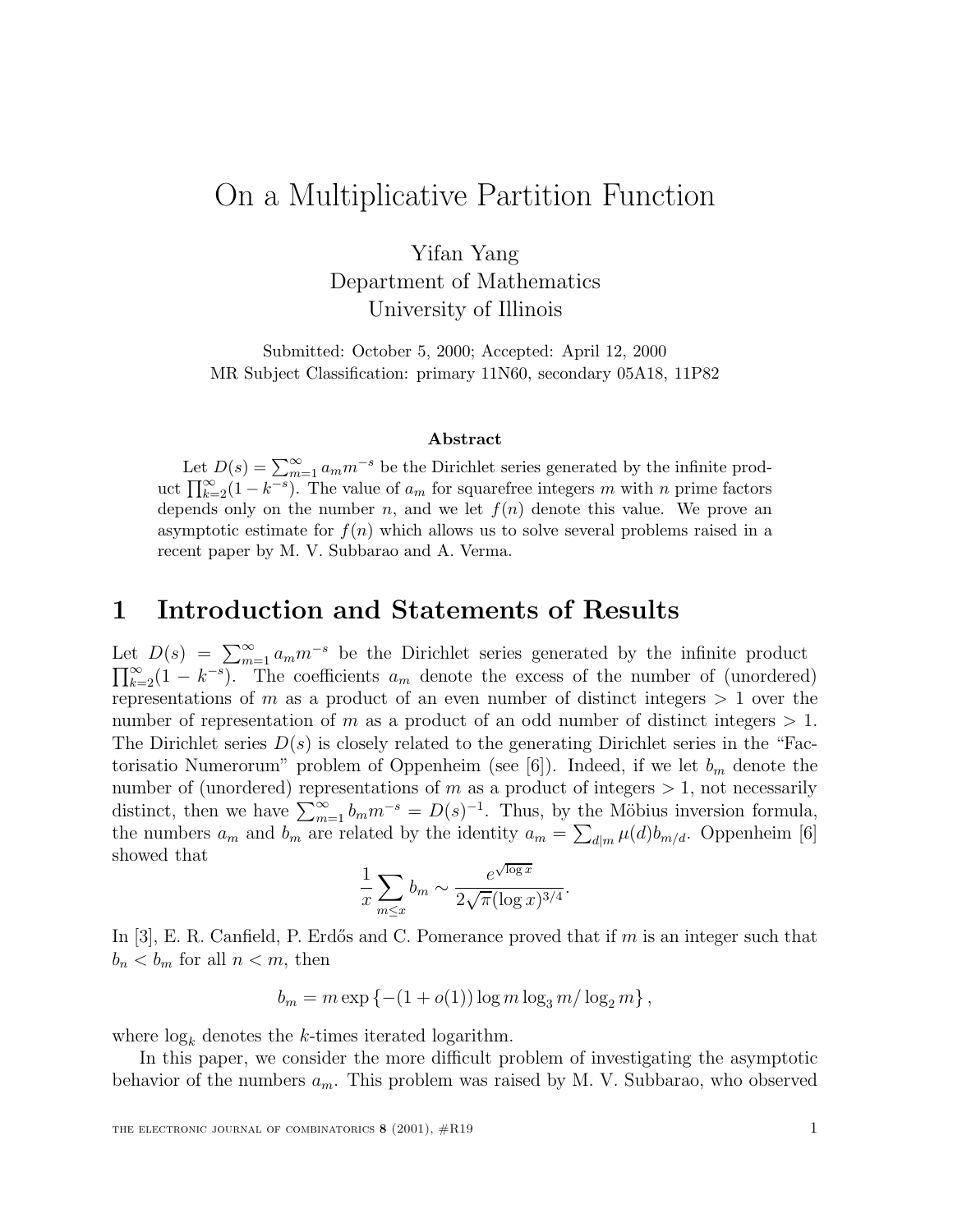that  $a_m = 0, \pm 1$  for all positive integers m with at most four prime factors and asked whether this is true for all m. It is easy to see that for a positive integer  $m > 1$  the coefficient  $a_m$  depends only on the exponents  $r_1, \ldots, r_n$  in the canonical prime factorization  $m = p_1^{r_1} \dots p_n^{r_n}$ . In particular, for squarefree  $m = p_1 \dots p_n$ , the value of  $a_m$  is a function of the number  $p$  of prime fectors of  $m$ . We will denote this function by  $f(n)$ of the number n of prime factors of m. We will denote this function by  $f(n)$ .

The function  $f(n)$  can be interpreted as a set-partition function. Indeed, by identifying factors of  $m = p_1 \dots p_n$  with subsets of  $\{1, 2, \dots, n\}$ , we see that  $f(n)$  is equal to the excess of the number of ways to partition a set  $S$  of n elements into an even number of non-empty subsets over the number of ways to partition S into an odd number of non-empty subsets. Therefore,  $f(n)$  can also be written as

$$
f(n) = \sum_{k=1}^{n} (-1)^k S_2(n, k),
$$
 (1)

where the numbers  $S_2(n, k)$  are the Stirling numbers of the second kind, which denote the number of partitions of an *n*-element set into k non-empty subsets (see, e.g., [8, Section 3.6]).

A further motivation for studying the function  $f(n)$  is the following observation of D. Bowman [2]. For each integer  $n > 0$  there exist exactly one integer  $b_n$  and a polynomial  $P_n(x, y)$  such that

$$
\sum_{k=0}^{m} (k^{n-1} + b_n)k! = P_n(m!, m)
$$

holds for all integers m. It turns out that this integer  $b_n$  is equal to  $f(n)$ . By a simple proof by induction, we have  $\sum_{k=0}^{m} k \cdot k! = (m+1)! - 1$ , and hence  $f(2) = b_2 = 0$ . The case  $n = 2$  is the only known case with  $b_n = 0$ . H. S. Wilf raised the question whether  $b_n = 0$  (or equivalently  $f(n) = 0$ ) infinitely often.

By (1) we have the trivial upper bound

$$
|f(n)| \le \sum_{k=1}^{n} S_2(n, k).
$$

The numbers  $B(n) = \sum_{k=1}^{n} S_2(n, k)$  are known as Bell numbers (see, e.g., [8, Section 1.6]). Do Bruin [4] gave a detailed asymptotic applying of  $B(n)$ , using the saddle point 1.6]). De Bruijn [4] gave a detailed asymptotic analysis of  $B(n)$ , using the saddle point method. In particular, de Bruijn [4, p. 108] showed that

$$
\log B(n) = n\left(L - L_2 - 1 + \frac{L_2 + 1}{L} + \frac{L_2^2}{2L^2} + O\left(\frac{L_2^3}{L^3}\right)\right),\tag{2}
$$

where  $L = \log n$  and  $L_2 = \log \log n$ . Therefore we have the upper bound

$$
\limsup_{n \to \infty} \frac{\log |f(n)|}{n \log n} \le 1.
$$
\n(3)

In a recent paper Subbarao and A. Verma [7] showed that in fact

$$
\limsup_{n \to \infty} \frac{\log |f(n)|}{n \log n} = 1.
$$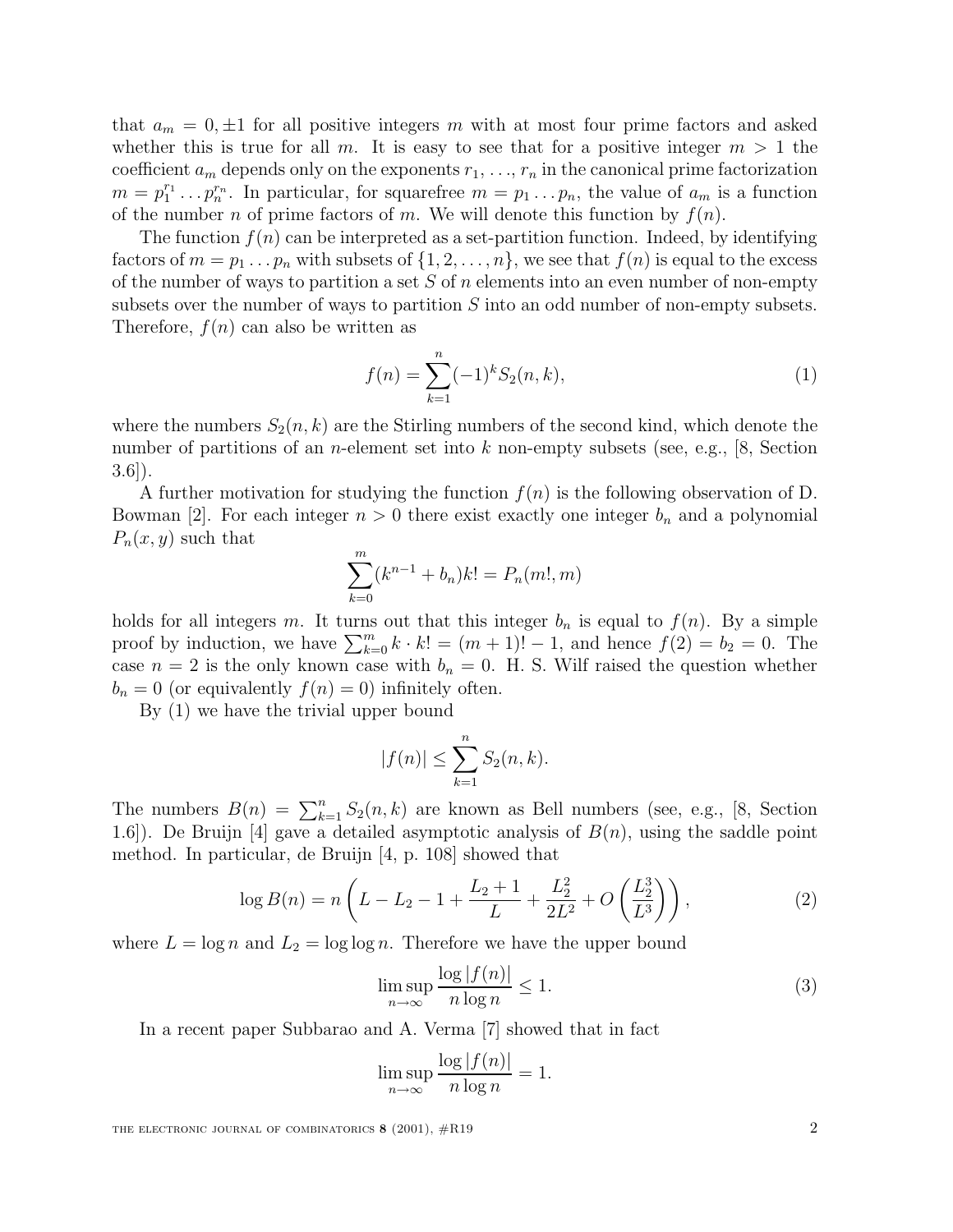Thus the coefficients  $a_m$  in the Dirichlet series  $\sum_{m=1}^{\infty} a_m m^{-s} = \prod_{k=2}^{\infty} (1 - k^{-s})$  are not<br>uniformly bounded. This appears the question of Subbarea mentioned earlier. (This uniformly bounded. This answers the question of Subbarao mentioned earlier. (This result was also obtained by P. T. Bateman [1].)

In this paper we provide a detailed asymptotic analysis of  $f(n)$ , which allows us to answer some open problems mentioned in [7]. Our main result is the following theorem, which gives an asymptotic estimate for  $f(n)$ .

**Theorem 1** Let  $z_n$  be the solution to the equation  $ze^z = -n-1$  with the smallest positive imaginary part. Let  $\phi_n(z) = -e^z - (n+1) \log z$ , and let  $w_n$  be the solution of  $w_n^2 =$  $-2/\phi''_n(z_n)$  with  $\pi/2 < \arg w_n < \pi$ . Then we have

$$
f(n) = \operatorname{Im} \Phi(n) + O\left(\frac{\log n}{n} |\Phi(n)|\right),\,
$$

where

$$
\Phi(n) = \frac{n!e}{\sqrt{\pi}} w_n \exp \{\phi_n(z_n)\}.
$$

Using estimates for  $z_n$  and  $w_n$  (see Lemma 1 below), we obtain the following asymptotic upper bound for  $\log |f(n)|$ , which sharpens (3). We recall here the notations

$$
L = \log n, \qquad L_2 = \log \log n \tag{4}
$$

introduced earlier.

**Corollary 1** We have, for  $n \geq 3$ ,

$$
\log |f(n)| \le n \left( L - L_2 - 1 + \frac{L_2 + 1}{L} + \frac{L_2^2 - \pi^2}{2L^2} + O\left(\frac{L_2^3}{L^3}\right) \right).
$$

Comparing this bound with the estimate (2) for the Bell numbers  $B(n)$ , we obtain  $\sum_{k=1}^{n}(-1)^{k}S_{2}(n,k)$ , when compared to  $B(n) = \sum_{k=1}^{n}S_{2}(n,k)$ . the following corollary, which shows the cancellation effect occuring in the sum  $f(n)$  =

**Corollary 2** We have, for  $n \geq 3$ ,

$$
\log |f(n)| \le \log B(n) - \frac{\pi^2 n}{2L^2} + O\left(\frac{nL_2^3}{L^3}\right).
$$

By investigating the behavior of the argument of  $\log \Phi(n)$ , we can determine how often  $f(n)$  changes signs. This is the content of the following two corollaries.

**Corollary 3** Let  $\Phi(n)$  be defined as in Theorem 1. Then we have

$$
f(n) = |\Phi(n)| \left( \sin \theta(n) + O\left(\frac{\log n}{n}\right) \right),\,
$$

THE ELECTRONIC JOURNAL OF COMBINATORICS **8** (2001),  $\#R19$  3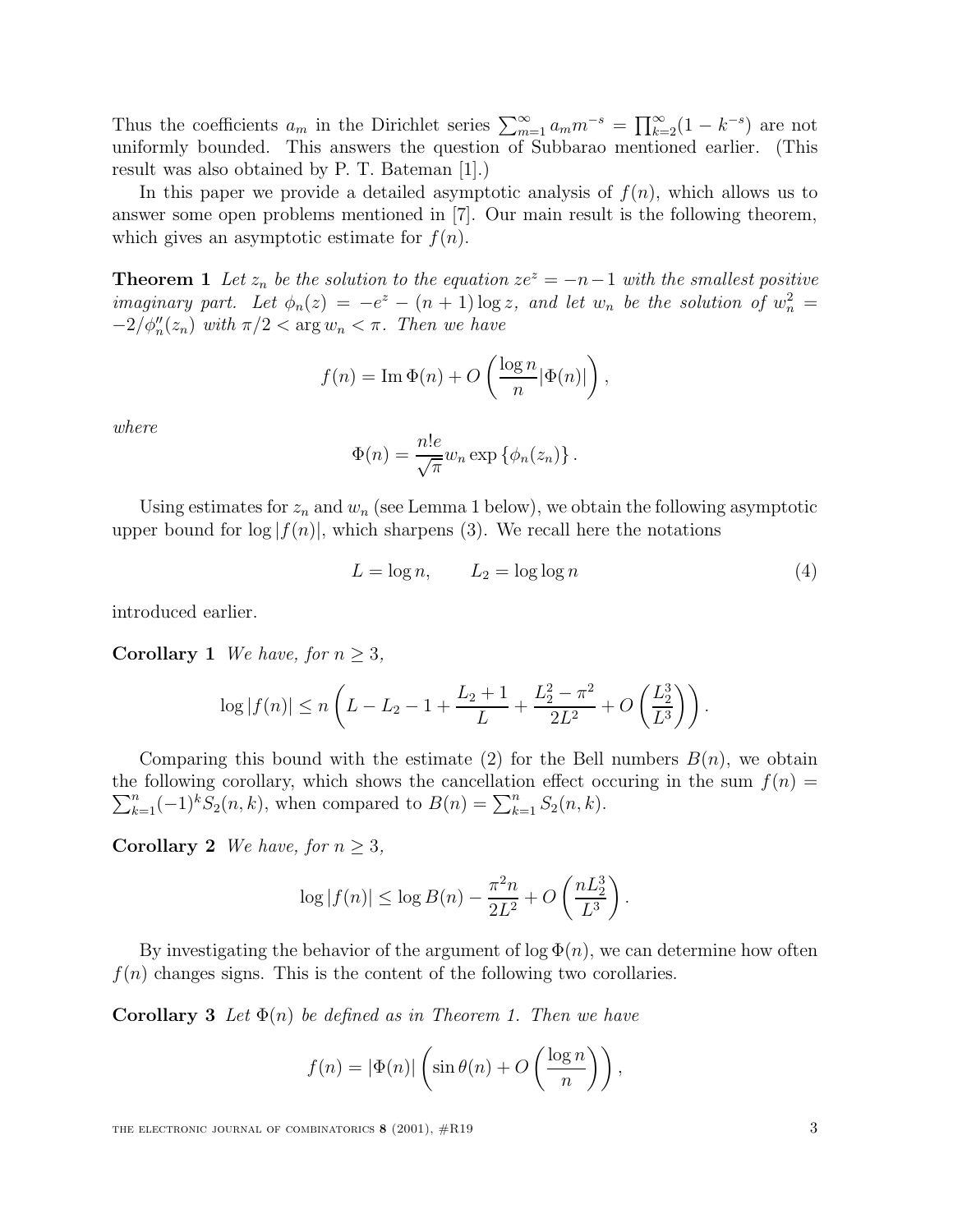where  $\theta(t)$  is a differentiable function defined on  $[3,\infty)$  satisfying

$$
\theta(t) = -\frac{\pi t}{\log t} + O\left(\frac{t \log \log t}{(\log t)^2}\right),\tag{5}
$$

$$
\theta'(t) = -\frac{\pi}{\log t} + O\left(\frac{\log \log t}{(\log t)^2}\right),\tag{6}
$$

and

$$
\theta''(t) = \frac{\pi}{t(\log t)^2} + O\left(\frac{\log \log t}{t(\log t)^3}\right). \tag{7}
$$

This result shows that  $f(n)$  changes signs infinitely often and that  $|f(n)|$  is not eventually monotone. This answers two questions raised by Subbarao and Verma [7].

The following result gives a precise estimate for the locations of the sign changes of  $f(n).$ 

**Corollary 4** Let  $n_1 < n_2 < \ldots$  denote the sequence of integers at which  $f(n)$  changes signs, i.e., at which  $f(n_k) \leq 0 < f(n_k + 1)$  or  $f(n_k) \geq 0 > f(n_k + 1)$ . Then

$$
n_k = k \log k + O(k \log \log k)
$$
\n(8)

and

$$
n_{k+1} - n_k = \log k + O(\log \log k). \tag{9}
$$

Corollary 4 implies that the density of zeros of  $f(n)$  is zero. In particular, we have

$$
|\{n \le x : f(n) = 0\}| \ll \frac{x}{\log x}.
$$

However, by a different approach, we can improve this bound.

**Theorem 2** We have

$$
|\{n \le x : f(n) = 0\}| \ll x^{2/3}.
$$

This result provides a partial answer to the question mentioned above whether  $f(n)=0$ infinitely often.

To prove Theorem 1, we adapt the approach used by de Bruijn [4] to study the behavior of  $B(n)$ . We then use exponential sum estimates to prove Theorem 2.

# **2 Proof of Theorem 1**

In this section we continue to use the notations  $L, L_2$  given in (4). We first deduce some useful estimates for the quantities  $z_n$ ,  $w_n$  and  $\phi_n(z_n)$  defined in the statement of Theorem 1.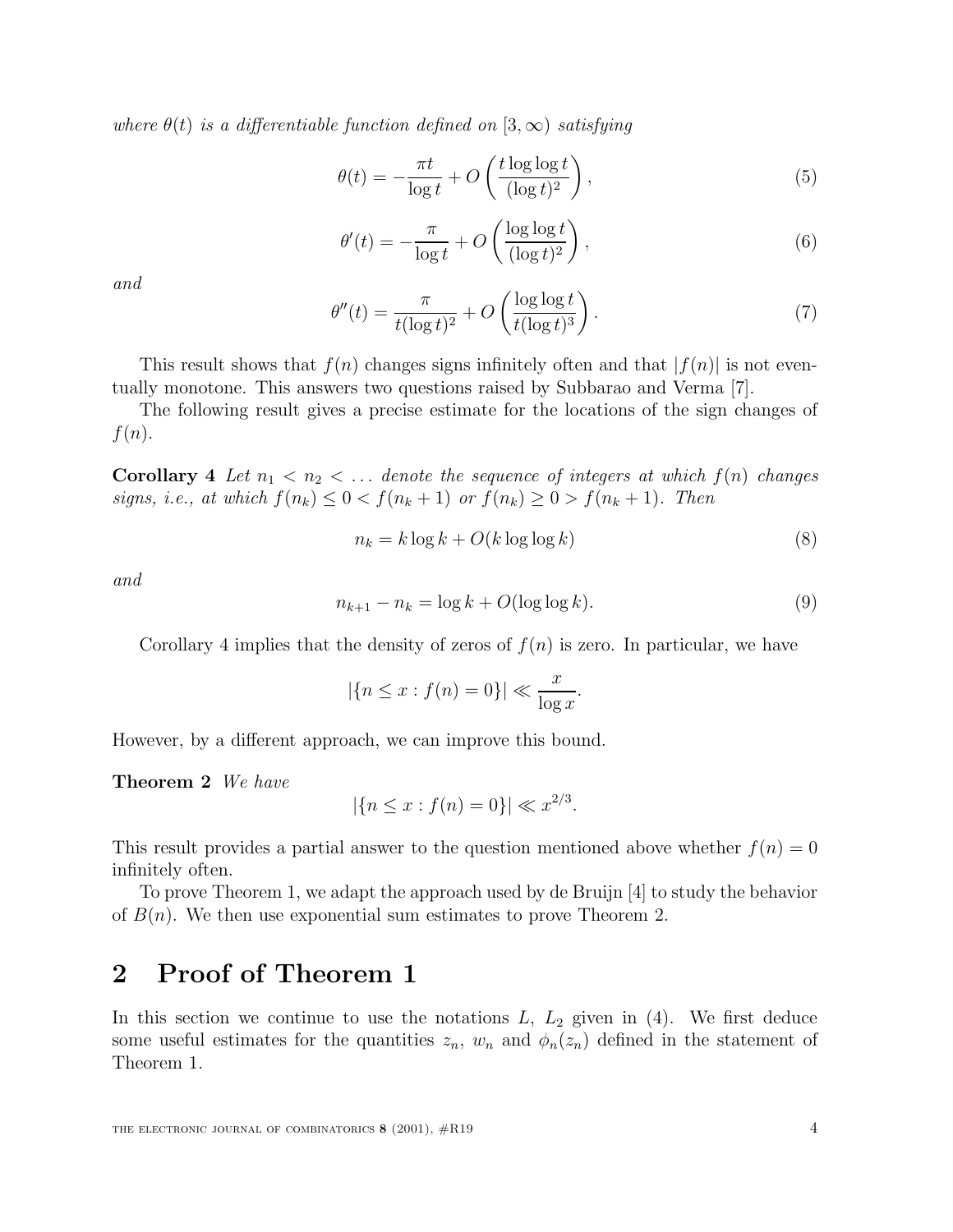**Lemma 1** Let  $z_n$ ,  $w_n$  and  $\phi_n(z)$  be defined as in the statement of Theorem 1. Then we have

$$
z_n = L - L_2 + \pi i + \frac{L_2}{L} - \frac{\pi i}{L} + O\left(\frac{L_2^2}{L^2}\right),\tag{10}
$$

$$
w_n = \sqrt{\frac{2L}{n}} \left( -\frac{\pi}{2L} + i - \frac{iL_2}{2L} - \frac{i}{2L} + O\left(\frac{L_2^2}{L^2}\right) \right),\tag{11}
$$

$$
\phi_n(z_n) = n \left( -L_2 + \frac{L_2 + 1}{L} - \frac{\pi i}{L} + \frac{L_2^2 - \pi^2}{2L^2} - \frac{\pi i L_2}{L^2} + O\left(\frac{L_2^3}{L^3}\right) \right). \tag{12}
$$

*Proof.* By the definition of  $z_n$ , we have  $e^{z_n} = -(n+1)/z_n$ . This implies  $|z_n| \ll L$ , and by iteration we obtain

$$
z_n = \log(n+1) - \log z_n + \pi i
$$
  
= L + \pi i - \log (L - \log z\_n + \pi i) + O\left(\frac{1}{n}\right)  
= L - L\_2 + \pi i + \frac{\log z\_n}{L} - \frac{\pi i}{L} + O\left(\frac{L\_2^2}{L^2}\right)  
= L - L\_2 + \pi i + \frac{L\_2}{L} - \frac{\pi i}{L} + O\left(\frac{L\_2^2}{L^2}\right).

This proves estimate (10).

Similarly, since  $\phi''_n(z) = -e^z + (n+1)/z^2$  and thus  $\phi''_n(z_n) = (n+1)/z_n + (n+1)/z_n^2$ , we have, by  $(10)$ ,

$$
w_n^2 = -\frac{2}{\phi_n''(z_n)} = -\frac{2z_n}{n+1} \left( 1 + \frac{1}{z_n} \right)^{-1}
$$
  
= 
$$
-\frac{2L}{n} \left( 1 - \frac{L_2}{L} + \frac{\pi i}{L} + O\left(\frac{L_2}{L^2}\right) \right) \left( 1 - \frac{1}{L} + O\left(\frac{L_2}{L^2}\right) \right).
$$

We then recall that, by the definition of  $w_n$ ,  $\pi/2 < \arg w_n < \pi$ . Therefore

$$
w_n = i\sqrt{\frac{2L}{n}} \left( 1 - \frac{L_2}{2L} + \frac{\pi i}{2L} + O\left(\frac{L_2^2}{L^2}\right) \right) \left( 1 - \frac{1}{2L} + O\left(\frac{L_2}{L^2}\right) \right)
$$
  
=  $\sqrt{\frac{2L}{n}} \left( -\frac{\pi}{2L} + i - \frac{iL_2}{2L} - \frac{i}{2L} + O\left(\frac{L_2^2}{L^2}\right) \right),$ 

which is the claimed estimate (11). It remains to prove the estimate (12) for  $\phi_n(z_n)$ .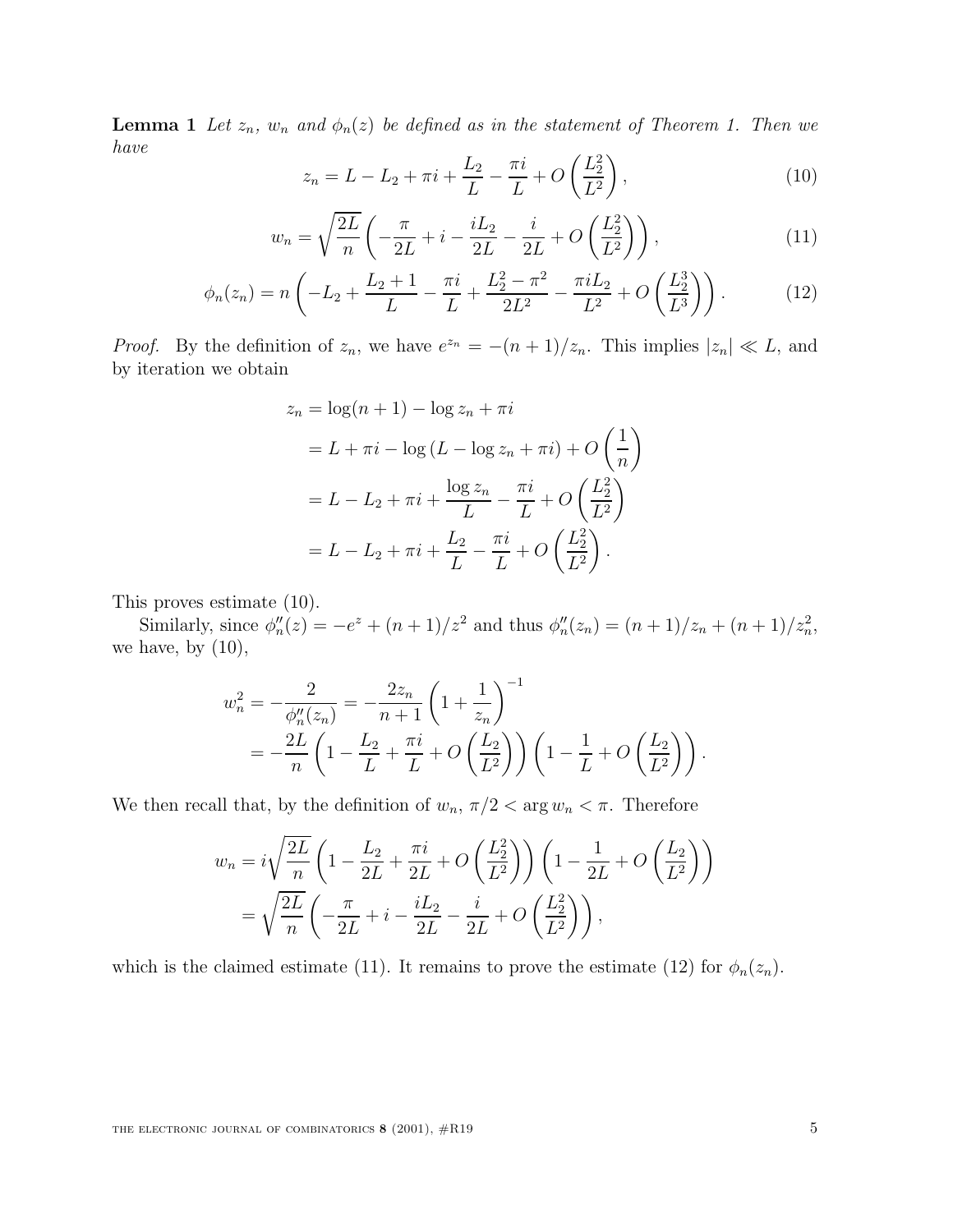By (10) and the definitions of  $\phi_n(z)$  and  $z_n$ , we have

$$
\phi_n(z_n) = -e^{z_n} - (n+1)\log z_n = \frac{n+1}{z_n} - (n+1)\log z_n
$$
  
\n
$$
= \frac{n}{L - L_2 + \pi i + \frac{L_2}{L} - \frac{\pi i}{L} + O\left(\frac{L_2^2}{L^2}\right)}
$$
  
\n
$$
-n\log\left(L - L_2 + \pi i + \frac{L_2}{L} - \frac{\pi i}{L} + O\left(\frac{L_2^2}{L^2}\right)\right) + O(L_2)
$$
  
\n
$$
= n\left(\frac{1}{L} + \frac{L_2}{L^2} - \frac{\pi i}{L^2} + O\left(\frac{L_2^2}{L^3}\right)\right)
$$
  
\n
$$
-n\left(L_2 - \frac{L_2}{L} + \frac{\pi i}{L} + \frac{L_2}{L^2} - \frac{\pi i}{L^2} - \frac{1}{2L^2}(L_2 - \pi i)^2 + O\left(\frac{L_2^3}{L^3}\right)\right)
$$
  
\n
$$
= n\left(-L_2 + \frac{L_2 + 1}{L} - \frac{\pi i}{L} + \frac{L_2^2 - \pi^2}{2L^2} - \frac{\pi i L_2}{L^2} + O\left(\frac{L_2^3}{L^3}\right)\right).
$$

This proves (12) and completes the proof of the lemma.

*Proof of Theorem 1.* By the definition of  $f(n)$ , we have

$$
f(n) = \sum_{\substack{0 < n_1 < \ldots < n_r \\ a_1, \ldots, a_r > 0 \\ a_1 n_1 + \cdots + a_r n_r = n}} \frac{(-1)^{a_1 + \cdots + a_r} n!}{a_1! \ldots a_r! (n_1!)^{a_1} \ldots (n_r!)^{a_r}}.
$$

Thus the exponential generating function for  $f(n)$  is given by

$$
\sum_{n=0}^{\infty} \frac{f(n)}{n!} z^n = \sum_{\substack{n_1 < \dots < n_r \\ a_1, \dots, a_r > 0}} \frac{(-1)^{a_1 + \dots + a_r} z^{a_1 n_1 + \dots + a_r n_r}}{a_1! \dots a_r! (n_1!)^{a_1} \dots (n_r!)^{a_r}}
$$
  
= 
$$
\prod_{n=1}^{\infty} \left\{ \sum_{a=0}^{\infty} \frac{(-1)^a}{a!} \left( \frac{z^n}{n!} \right)^a \right\}
$$
  
= 
$$
\exp(-z) \exp\left(-\frac{z^2}{2!}\right) \exp\left(-\frac{z^3}{3!}\right) \dots
$$
  
= 
$$
\exp\left\{-(e^z - 1)\right\}.
$$

(For an alternative derivation of this identity see [7].) Using this generating function and Cauchy's formula, we obtain

$$
\frac{f(n)}{n!e} = \frac{1}{2\pi i} \int_{\mathcal{C}} \exp(-e^z) z^{-n-1} dz,
$$

where C is a simple closed curve encircling the origin. Since  $\exp(-e^z)$  is uniformly bounded in any half-plane  $\{z : \text{Re } z \le \sigma\}$ , the integration path  $\mathcal C$  can be replaced by  $\Gamma_1 \cup \Gamma_2$ , where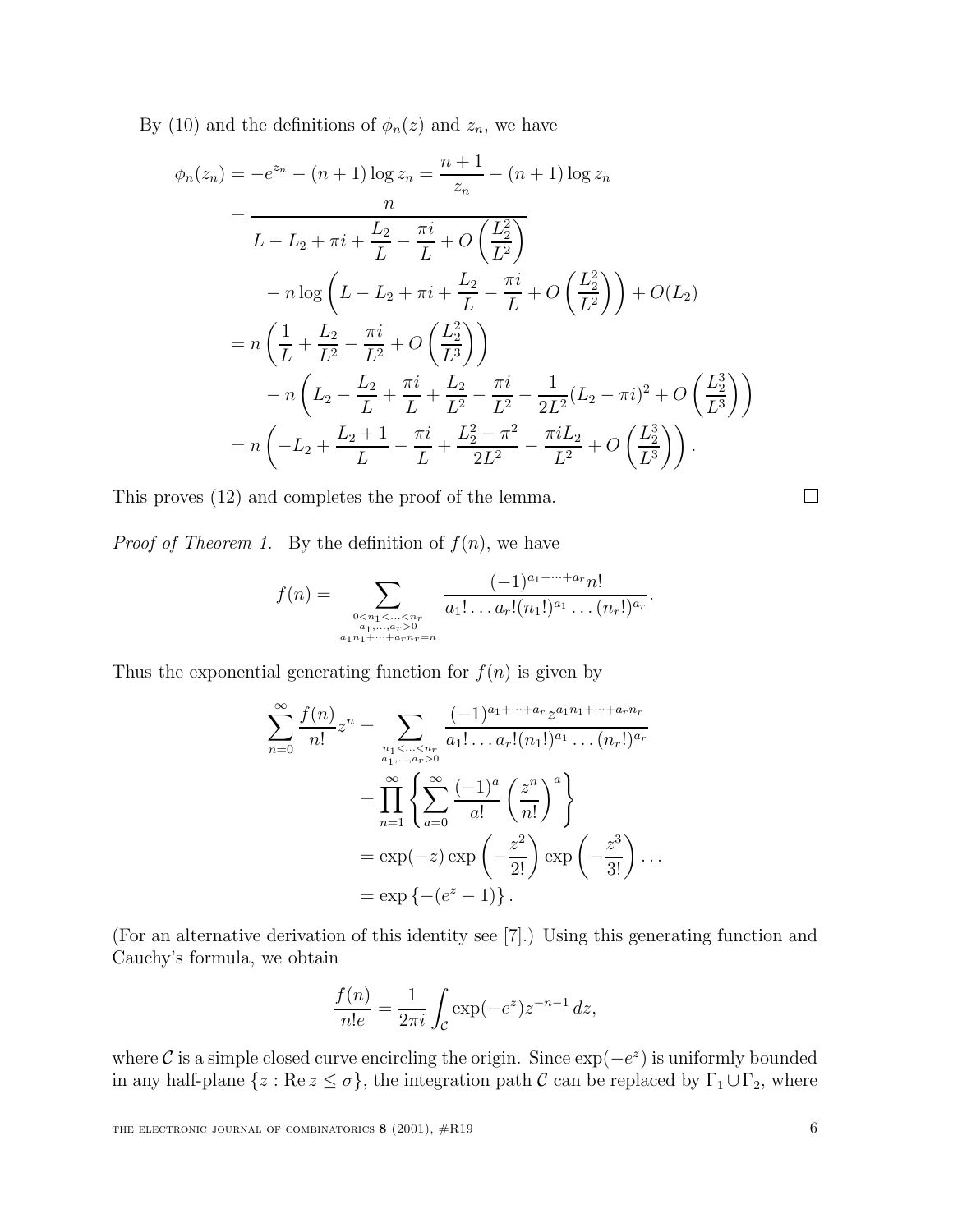$\Gamma_1 = \{z_n + w_n t : -\text{Im } z_n / \text{Im } w_n \le t < \infty\}$  and  $\Gamma_2 = \{\bar{z}_n - \bar{w}_n t : -\infty < t < \text{Im } z_n / \text{Im } w_n\},\$ i.e.,  $\Gamma_1$  is the straight line lying in the upper half-plane that passes through  $z_n$  in direction  $w_n$ , and the path  $\Gamma_2$  is the reflection of  $\Gamma_1$  with respect to the real axis, with direction  $-\bar{w}_n$ .

We now estimate the integral along  $\Gamma_1$ . Setting  $z = z_n + w_n t$ , we obtain

$$
\frac{1}{2\pi i} \int_{\Gamma_1} \exp(-e^z) z^{-n-1} dz
$$
\n
$$
= \frac{w_n}{2\pi i} \int_{-\text{Im } z_n/\text{Im } w_n}^{\infty} \exp \{ \phi_n(z_n + w_n t) \} dt
$$
\n
$$
= \frac{w_n \exp \{ \phi_n(z_n) \}}{2\pi i} \left\{ \int_{-\text{Im } z_n/\text{Im } w_n}^{-1/|w_n|^{1/3}} + \int_{-1/|w_n|^{1/3}}^{1/|w_n|^{1/3}} + \int_{|z_n/w_n|}^{z_n/w_n} \right\}
$$
\n
$$
= \exp \{ \phi_n(z_n + w_n t) - \phi_n(z_n) \} dt
$$
\n
$$
= \frac{w_n \exp \{ \phi_n(z_n) \}}{2\pi i} \{ I_1 + I_2 + I_3 + I_4 \}.
$$

By estimates (10) and (11) of Lemma 1, we have, for  $t \geq |z_n/w_n|$ ,

$$
\operatorname{Re} w_n t \le \left(-\frac{\pi}{2L} + O\left(\frac{L_2}{L^2}\right)\right) \left(L + O(L_2)\right) = -\frac{\pi}{2} + O\left(\frac{L_2}{L}\right),
$$

and thus

$$
\operatorname{Re}\left(e^{z_n} - e^{z_n + w_n t}\right) \le -\operatorname{Re}\left(\frac{n+1}{z_n}\right) + e^{\operatorname{Re}\left(z_n + w_n t\right)} \le -(1 - e^{-\pi/2})\frac{n}{L}\left(1 + O\left(\frac{L_2}{L}\right)\right). \tag{13}
$$

Furthermore, since, by the same lemma,

$$
\arg w_n - \arg z_n = \frac{\pi}{2} + O\left(\frac{L_2}{L}\right),\tag{14}
$$

we have  $|z_n + w_n t| \ge |w_n t|$  for sufficiently large n and  $t \ge |z_n/w_n|$ . Using (13), it follows that

$$
I_4 \leq \int_{|z_n/w_n|}^{\infty} \exp\left\{ \text{Re}\left(e^{z_n} - e^{z_n + w_n t} - (n+1)\log\left|\frac{z_n + w_n t}{z_n}\right|\right) \right\} dt
$$
  
\n
$$
\leq \int_{|z_n/w_n|}^{\infty} \exp\left\{-\frac{c_1 n}{L} - n\log\left(\frac{|w_n|}{|z_n|}t\right) \right\} dt
$$
  
\n
$$
= \frac{|z_n|}{(n-1)|w_n|} \exp\left\{-\frac{c_1 n}{L}\right\} \ll \sqrt{\frac{n}{L^3}} \exp\left\{-\frac{c_1 n}{L}\right\}
$$
 (15)

for sufficiently large  $n$ , where  $c_1$  is a suitable positive constant.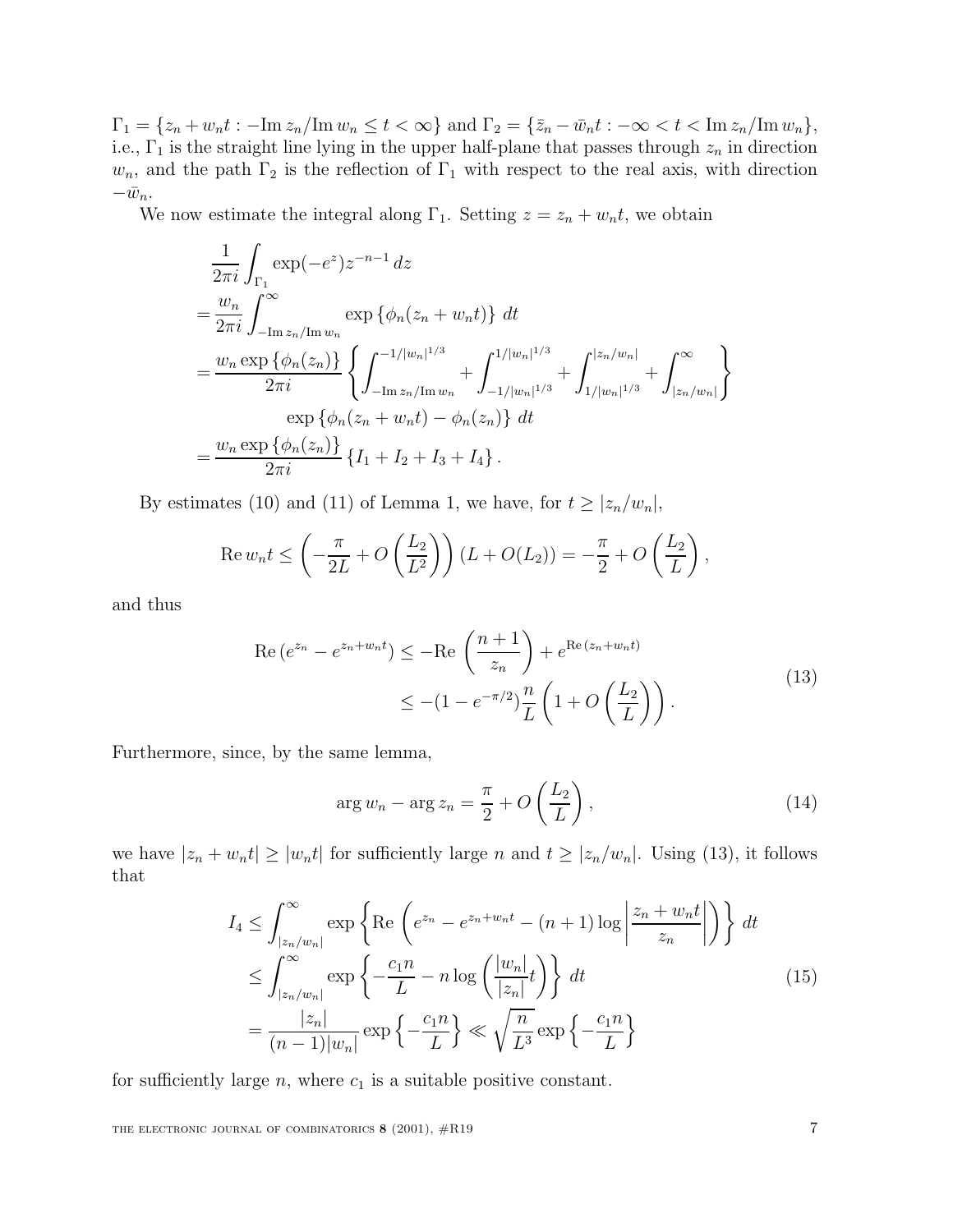We next estimate  $I_3$ . We first show that  $\text{Re}(e^{z_n}-e^{z_n+w_nt}) \ll t\sqrt{n/L^3}$  uniformly for all  $t > 0$  and sufficiently large n. By the definition of  $z_n$  and (10), we have

$$
\operatorname{Re} e^{z_n} = -\operatorname{Re} \frac{n+1}{z_n} = -\frac{n}{L} \left( 1 + O\left(\frac{L_2}{L}\right) \right)
$$

and

$$
\operatorname{Im} e^{z_n} = -\operatorname{Im} \frac{n+1}{z_n} = -\frac{\pi n}{L^2} \left( 1 + O\left(\frac{L^2}{L}\right) \right).
$$

Using the inequality  $0 < \sqrt{x^2 + y^2} - x \leq y^2/(2x)$ , which holds uniformly for all x and y with  $0 < y \leq x$ , we obtain

$$
|\text{Re } e^{z_n} + |e^{z_n}| \le \frac{1}{2} \left| \frac{(\text{Im } e^{z_n})^2}{\text{Re } e^{z_n}} \right| \le \frac{c_2 n}{L^3},
$$

where  $c_2$  is a positive constant. Therefore if t is a real number satisfying Re  $w_n t$  <  $-2c_2/L^2$ , i.e.,  $t > (4c_2/\pi + o(1))/(|w_n|L)$ , then we have by (11)

$$
\operatorname{Re}\left(e^{z_n} - e^{z_n + w_n t}\right) \le \left(|e^{z_n}| + \operatorname{Re} e^{z_n}\right) + \left(|e^{z_n}|e^{\operatorname{Re} w_n t} - |e^{z_n}|\right)
$$

$$
\le \frac{c_2 n}{L^3} - \frac{2c_2}{L^2}|e^{z_n}| \le 0,
$$

On the other hand, if t is in the range  $0 < t \leq (4c_2/\pi + o(1))/(|w_n|L)$ , then, by (10) and  $(11),$ 

$$
\operatorname{Re}\left(e^{z_n} - e^{z_n + w_n t}\right) = \operatorname{Re}\left(-e^{z_n} w_n t\right) + O(|e^{z_n} w_n^2|t^2) \n= \operatorname{Re}\left\{\frac{n}{L}\left(1 + \frac{L_2}{L} - \frac{\pi i}{L} + O\left(\frac{L_2}{L^2}\right)\right) \n\sqrt{\frac{2L}{n}}\left(-\frac{\pi}{2L} + i + \frac{iL^2 - i}{L} + O\left(\frac{L_2^2}{L^2}\right)\right)t\right\} + O(t^2) \n= \left(\frac{1}{\sqrt{2}} + o(1)\right) \sqrt{\frac{n}{L^3}}t + O(t^2) \le c_3 \sqrt{\frac{n}{L^3}}t
$$

for sufficiently large  $n$ , where  $c_3$  is a positive constant. This proves the assertion that  $\text{Re } e^{z_n} - \text{Re } e^{z_n + w_n t} \ll t \sqrt{n/L^3}$  uniformly for all  $t > 0$  and sufficiently large n.

We now estimate  $I_3$ . For t in the interval  $[1/|w_n|^{1/3}, |z_n|/|w_n|]$ , the estimate (14) implies that

$$
\log\left|1+\frac{w_nt}{z_n}\right|\ge\frac{|w_n|}{4|z_n|}t
$$

for sufficiently large  $n$ . It follows that, by Lemma 1,

$$
I_3 \le \int_{1/|w_n|^{1/3}}^{|z_n/w_n|} \exp\left\{c_3\sqrt{\frac{n}{L^3}}t - \frac{n}{4}\frac{|w_n|}{|z_n|}t\right\} dt
$$
  
 
$$
\le \frac{|z_n|}{|w_n|} \exp\left\{-\left(\frac{1}{4} + o(1)\right)\sqrt{\frac{n}{L}}|w_n|^{-1/3}\right\} \ll \exp\left\{-\frac{c_4 n^{2/3}}{L^{2/3}}\right\}
$$
(16)

THE ELECTRONIC JOURNAL OF COMBINATORICS **8** (2001),  $\#R19$  8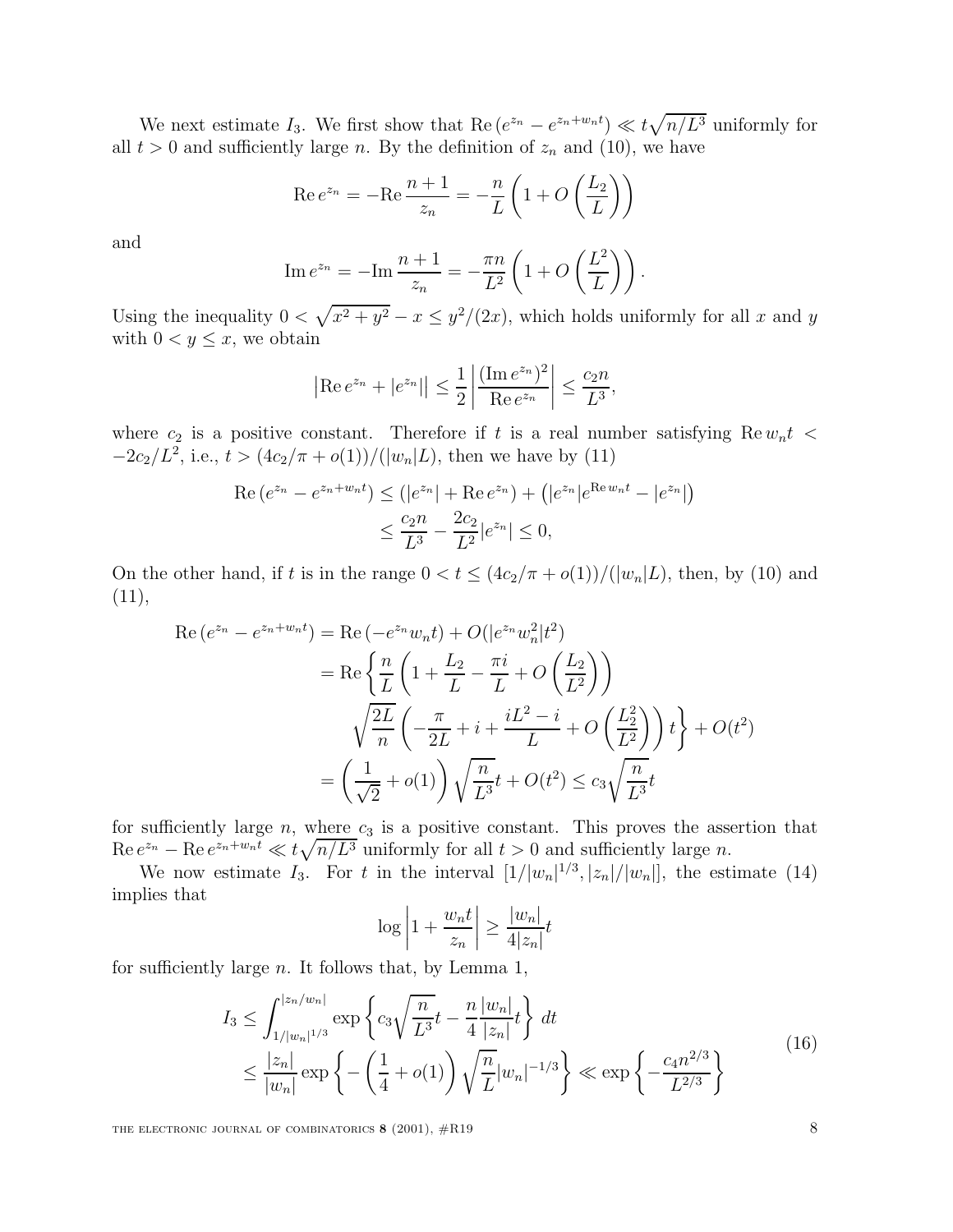for some suitable positive constant  $c_4$ . The same bound holds for  $I_1$ . It remains to estimate  $I_2$ .

In the range  $-1/|w_n|^{1/3} \le t \le 1/|w_n|^{1/3}$ , we have, by Lemma 1,

$$
\phi_n^{(3)}(z_n) = -e^{z_n} - \frac{2(n+1)}{z_n^3} = \frac{n+1}{z_n} + O\left(\frac{n}{L^3}\right) \ll \frac{n}{L},
$$
  

$$
\phi_n^{(4)}(z_n + w_n t) = -e^{z_n + w_n t} + \frac{6(n+1)}{(z_n + w_n)^3} \ll \frac{n}{L} e^{|w_n|^{2/3}} + \frac{n}{L^3} \ll \frac{n}{L},
$$

and thus

$$
\phi_n^{(3)}(z_n)(w_nt)^3 \ll \frac{n}{L}|w_n|^2 \ll 1,
$$

$$
\phi_n(z_n + w_n t) - \phi_n(z_n) - \phi'_n(z_n) w_n t - \frac{\phi''_n(z_n)}{2} (w_n t)^2 - \frac{\phi_n^{(3)}(z_n)}{6} (w_n t)^3 \ll \frac{n}{L} |w_n t|^4 \ll 1.
$$

Since, by the definition of  $z_n$  and  $w_n$ ,  $\phi'_n(z_n) = 0$  and  $\phi''_n(z_n)w_n^2/2 = -1$ , it follows that

$$
I_2 = \int_{-1/|w_n|^{1/3}}^{1/|w_n|^{1/3}} \exp\left\{-t^2 + \frac{\phi_n^{(3)}(z_n)}{6}(w_n t)^3 + O\left(\frac{n}{L}|w_n t|^4\right)\right\} dt
$$
  
\n
$$
= \int_{-1/|w_n|^{1/3}}^{1/|w_n|^{1/3}} e^{-t^2} \left(1 + \frac{\phi_n^{(3)}(z_n)w_n^3}{6}t^3 + O\left(|\phi_n^{(3)}(z_n)^2 w_n^6|t^6\right) + O\left(\frac{n|w_n|^4}{L}t^4\right)\right) dt
$$
  
\n
$$
= \sqrt{\pi} + O\left(\exp\left\{-|w_n|^{-2/3}\right\}\right) + O\left(|\phi_n^{(3)}(z_n)^2 w_n^6|\right) + O\left(\frac{n|w_n|^4}{L}\right)
$$
  
\n
$$
= \sqrt{\pi} + O\left(\frac{L}{n}\right).
$$

Combining this estimate, (15) and (16), we obtain

$$
\int_{\Gamma_1} \exp \{\phi_n(z)\} dz = w_n \exp \{\phi_n(z_n)\} \left(\sqrt{\pi} + O\left(\frac{L}{n}\right)\right).
$$

Since  $\int_{\Gamma_2} = -\int$ Γ1 , it follows that

$$
f(n) = \frac{n!e}{2\pi i} \left( \int_{\Gamma_1} + \int_{\Gamma_2} \right) = \operatorname{Im} \frac{n!e}{\sqrt{\pi}} w_n \exp \left\{ \phi_n(z_n) \right\} + O\left( \frac{L}{n} n! |w_n \exp \left\{ \phi_n(z_n) \right\} | \right)
$$

$$
= \operatorname{Im} \Phi(n) + O\left( \frac{L}{n} |\Phi(n)| \right).
$$

This completes the proof of Theorem 1.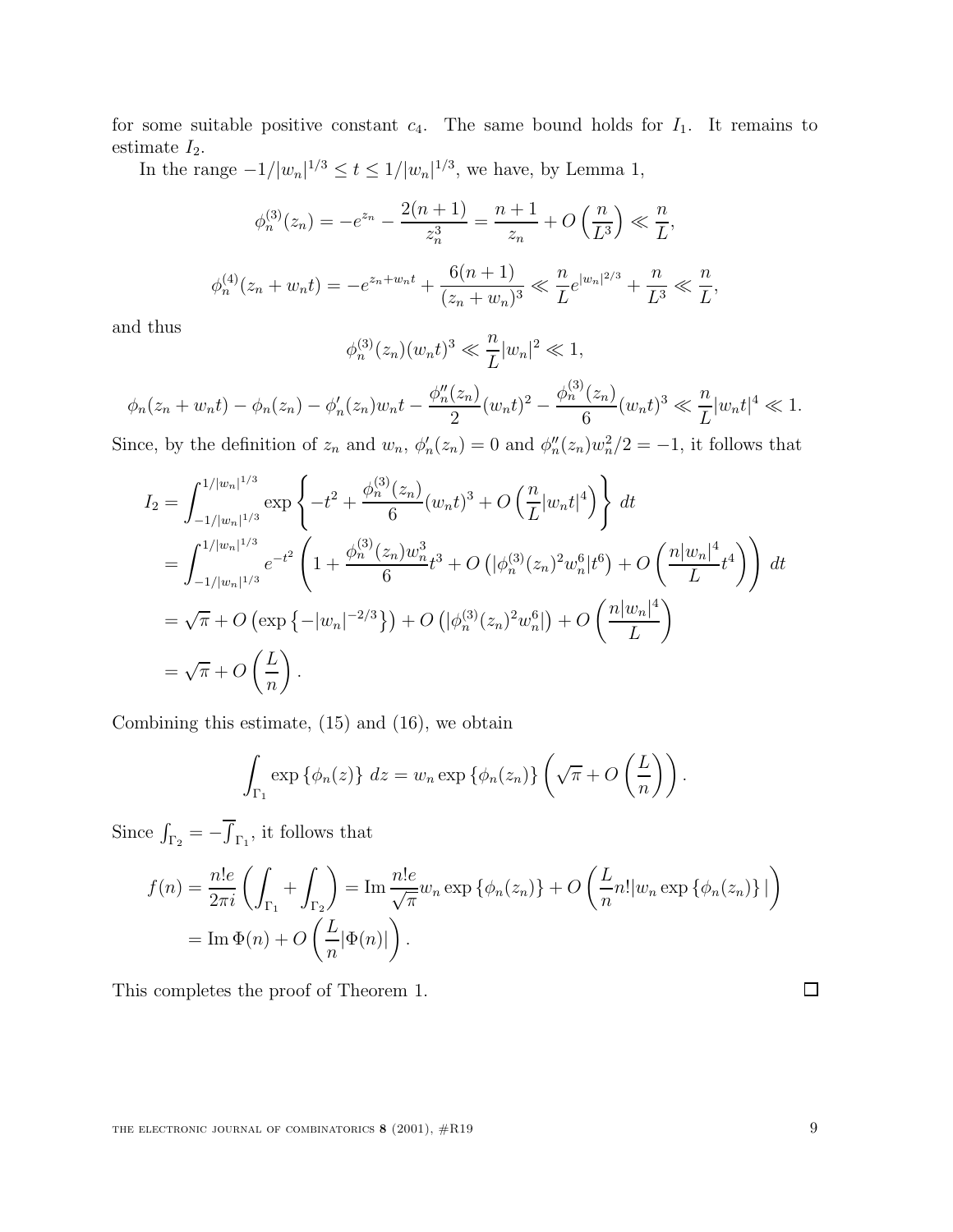# **3 Proofs of Corollaries**

Throughout this section, L will denote  $\log n$  or  $\log t$ , and  $L_2$  will denote  $\log \log n$  or  $\log \log t$ , depending on the context.

Proof of Corollary 1. By Theorem 1, we have

$$
|f(n)| \leq \frac{n!e}{\sqrt{\pi}} |w_n \exp {\{\phi_n(z_n)\}}| \left(1 + O\left(\frac{L}{n}\right)\right).
$$

By Lemma 1 and the Stirling formula for n!, it follows that

$$
\log |f(n)| \le (n + 1/2) \log n - n + \text{Re} \phi_n(z_n) + O(1)
$$
  
=  $n \left( L - L_2 - 1 + \frac{L_2 + 1}{L} + \frac{L^2 - \pi^2}{2L^2} + O\left(\frac{L_2^3}{L^3}\right) \right).$ 

This proves Corollary 1. Corollary 2 is an immediate consequence of Corollary 1.

*Proof of Corollary 3.* We first note that the domains of the functions  $z_n$ ,  $w_n$ ,  $\phi_n(z)$  and  $\Phi(n)$  can be extended from the set of positive integers to the set of positive real numbers, and the asymptotic formulas in Lemma 1 remain valid with  $n$  replaced by a positive real number t. From Theorem 1 we deduce that

$$
f(n) = |\Phi(n)| \left( \sin \theta(n) + O\left(\frac{L}{n}\right) \right),\,
$$

where

$$
\theta(t) = \text{Im} \left( \phi_t(z_t) + \log w_t \right). \tag{17}
$$

By Lemma 1, we have

Im 
$$
\log w_t = \frac{\pi}{2} + O\left(\frac{1}{L}\right)
$$

and

Im 
$$
\phi_t(z_t) = -\frac{\pi t}{L} + O\left(\frac{tL_2}{L^2}\right)
$$
.

The claimed estimate (5) for  $\theta(t)$  follows by inserting these estimates into (17).

We now prove estimate (6). By the definition of  $z_t$ , we have  $z_t e^{z_t} + (t+1) = 0$ . Thus, the chain rule yields

$$
\frac{dz_t}{dt} = -\frac{1}{e^{z_t}(z_t+1)} = \frac{z_t}{(t+1)(z_t+1)}.\tag{18}
$$

Since

$$
w_t^2 = -\frac{2}{\phi_t''(z_t)} = -\frac{2}{-e^{z_t} + (t+1)/z_t^2} = -\frac{2}{(t+1)/z_t + (t+1)/z_t^2},
$$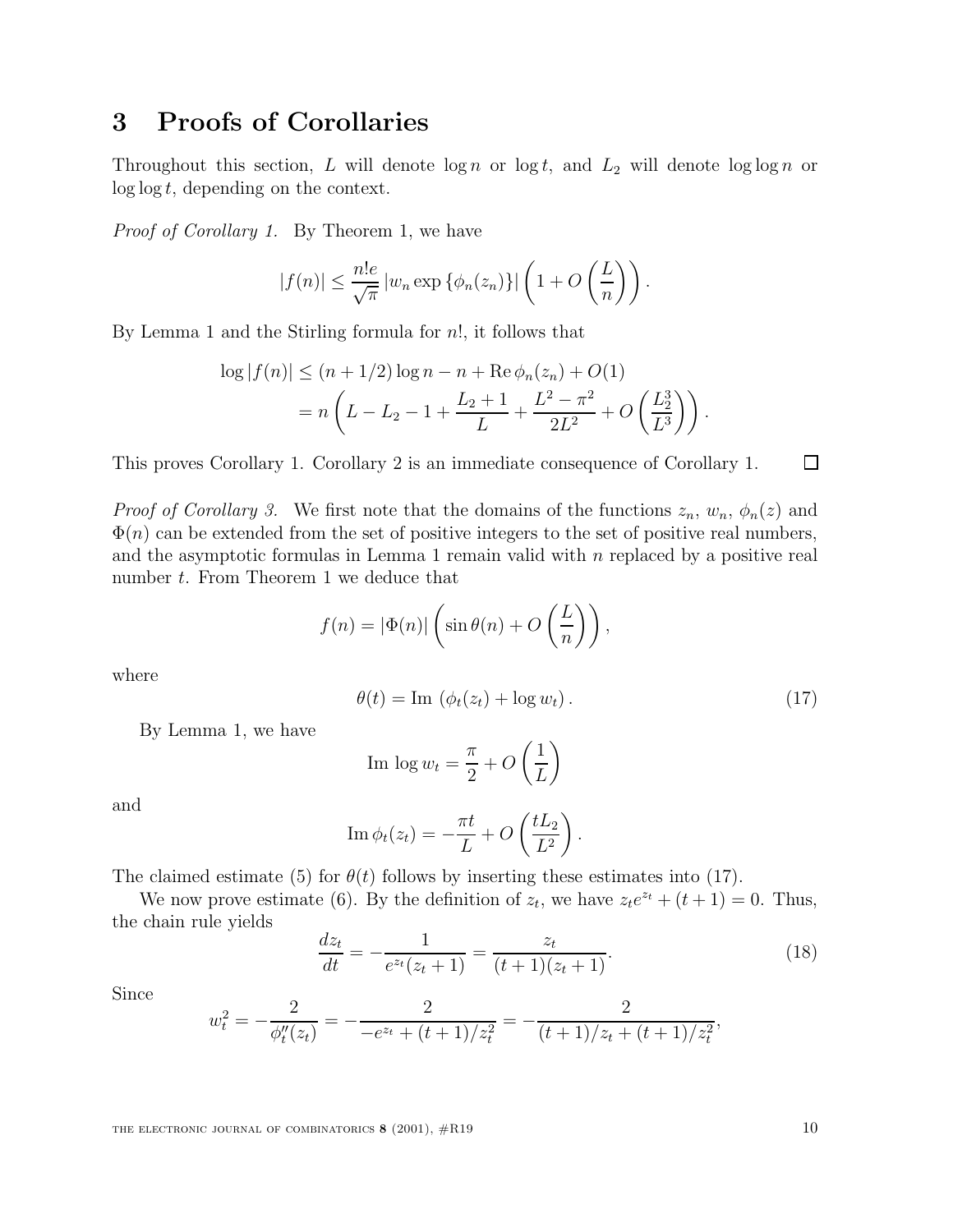by estimate (10) of Lemma 1 and (18), we have

$$
\frac{1}{w_t} \frac{dw_t}{dt} = -\frac{1}{2} \frac{\frac{d}{dt} \left(\frac{t+1}{z_t} + \frac{t+1}{z_t^2}\right)}{\left(\frac{t+1}{z_t} + \frac{t+1}{z_t^2}\right)} = -\frac{1}{2(t+1)} + \frac{z_t^{-2} + 2z_t^{-3}}{2(z_t^{-1} + z_t^{-2})} \frac{dz_t}{dt} \ll \frac{1}{t}.
$$
 (19)

Similarly, we have

$$
\frac{d\phi_t(z_t)}{dt} = \frac{d}{dt} \left( -e^{z_t} - (t+1) \log z_t \right)
$$

$$
= -\log z_t - \left( e^{z_t} + \frac{t+1}{z_t} \right) \frac{dz_t}{dt} = -\log z_t \tag{20}
$$

and thus, by  $(10)$ ,

$$
\operatorname{Im} \frac{d\phi_t(z_t)}{dt} = -\operatorname{Im} \left\{ \log \left( L - L_2 + \pi i + \frac{L_2}{L} - \frac{\pi i}{L} + O\left(\frac{L_2^2}{L^2}\right) \right) \right\}
$$
  
= 
$$
-\frac{\pi}{L} + O\left(\frac{L_2}{L^2}\right).
$$
 (21)

Combining this estimate and (19), we obtain

$$
\theta'(t) = \operatorname{Im} \frac{1}{w_t} \frac{dw_t}{dt} + \operatorname{Im} \frac{d}{dt} \phi_t(z_t) = -\frac{\pi}{L} + O\left(\frac{L_2}{L^2}\right).
$$

This proves the estimate (6).

The proof of  $(7)$  is essentially the same as that of  $(6)$ . By  $(18)$  and  $(20)$ , we have

$$
\frac{d^2}{dt^2}\phi_t(z_t) = -\frac{d}{dt}\log z_t = -\frac{1}{z_t}\frac{z_t}{(t+1)(z_t+1)} = -\frac{1}{t(L-L_2+\pi i+1+O(L_2/L))}
$$

and hence

$$
\operatorname{Im} \frac{d^2}{dt^2} \phi_t(z_t) = \frac{\pi}{tL^2} + O\left(\frac{L_2}{tL^3}\right).
$$

Similarly, we have, by (18) and (19),

$$
\frac{d^2}{dt^2}\log w_t = \frac{1}{(t+1)^2} + \frac{1}{2}\frac{d}{dt}\left\{-\frac{z_t^{-2} + 2z_t^{-3}}{z_t^{-1} + z_t^{-2}}\frac{z_t}{(t+1)(z_t+1)}\right\} \ll \frac{1}{t^2}.
$$

Thus we conclude that

$$
\theta''(t) = \text{Im} \frac{d^2}{dt^2} \phi_t(z_t) + \text{Im} \frac{d^2}{dt^2} \log w_t = \frac{\pi}{tL^2} + O\left(\frac{L_2}{tL^3}\right)
$$

This completes the proof of Corollary 3.

 $\Box$ 

.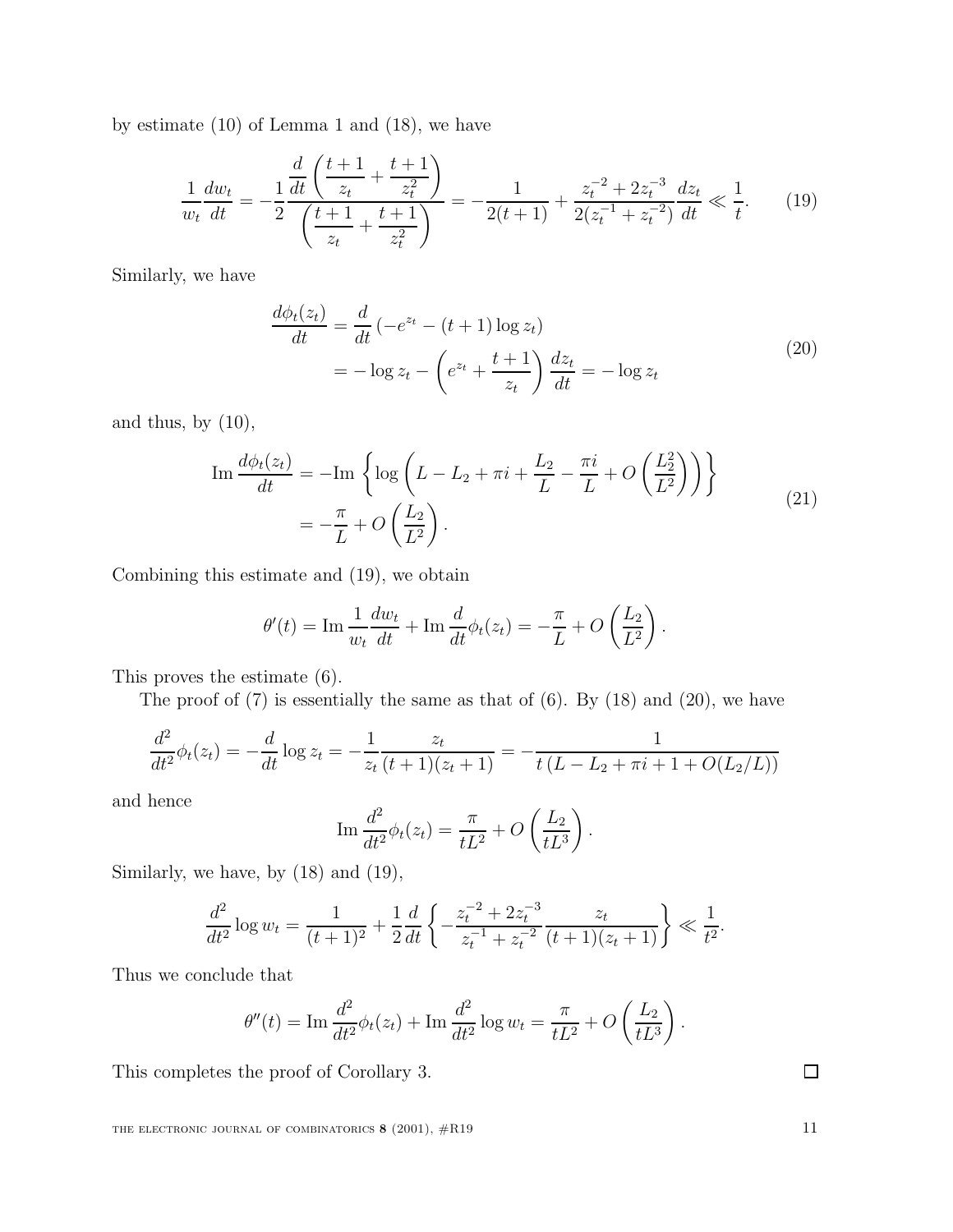*Proof of Corollary 4.* Let  $\theta(t)$  be defined as in Corollary 3. Let k be a positive integer, and let  $t_k$  be the solution of  $\theta(t) = -k\pi$ . By Corollary 3,  $t_k$  satisfies

$$
k = \frac{t_k}{\log t_k} + O\left(\frac{t_k \log \log t_k}{(\log t_k)^2}\right)
$$

Hence, we obtain

$$
t_k = k \log t_k + O\left(\frac{t_k \log \log t_k}{\log t_k}\right) = k \log k + O(k \log \log k). \tag{22}
$$

.

From this estimate we deduce that  $n_k = t_k + O(1)$ , and therefore estimate (8) holds.

To prove the second part of the corollary, we note that, by the mean value theorem,  $\pi = \theta(t_k) - \theta(t_{k+1}) = (t_k - t_{k+1})\theta'(\xi_k)$ , where  $\xi_k$  is a real number between  $t_k$  and  $t_{k+1}$ .<br>The setimate (20) invaling that The estimate (22) implies that

$$
\xi_k = t_k + O(t_{k+1} - t_k) = t_k + O(k \log \log k).
$$

Hence, by (6) in Corollary 3, we have

$$
n_{k+1} - n_k = t_{k+1} - t_k + O(1) = -\frac{\pi}{\theta'(\xi_k)}
$$
  
= 
$$
\frac{\pi}{\frac{\pi}{\log t_k} + O\left(\frac{\log \log t_k}{(\log t_k)^2}\right)} = \log k + O(\log \log k),
$$

which is the claimed result.

### **4 Proof of Theorem 2**

We will use the following well-known exponential sum estimate (see, e.g., [5, p. 17]).

**Lemma 2** Let a and b be integers with  $a < b$ , and let g be twice differentiable on  $[a, b]$ with  $g''(x) \ge \rho > 0$  or  $g''(x) \le -\rho < 0$  for some positive real number  $\rho$  and all  $x \in [a, b]$ . Then

$$
\left|\sum_{n=a}^{b} e^{ig(n)}\right| \ll (|g'(b) - g'(a)| + 1)(\rho^{-1/2} + 1).
$$

Proof of Theorem 2. It suffices to show that

$$
\left| \left\{ x^{1/2} < n \le x : f(n) = 0 \right\} \right| \ll x^{2/3}.
$$

In light of Corollary 3, we have for sufficiently large  $x$ 

$$
\left| \left\{ x^{1/2} < n \le x : f(n) = 0 \right\} \right| \le \left| \left\{ x^{1/2} < n \le x : ||\theta(n)|| < \frac{c_1 \log n}{n} \right\} \right|
$$

THE ELECTRONIC JOURNAL OF COMBINATORICS **8** (2001),  $\#R19$  12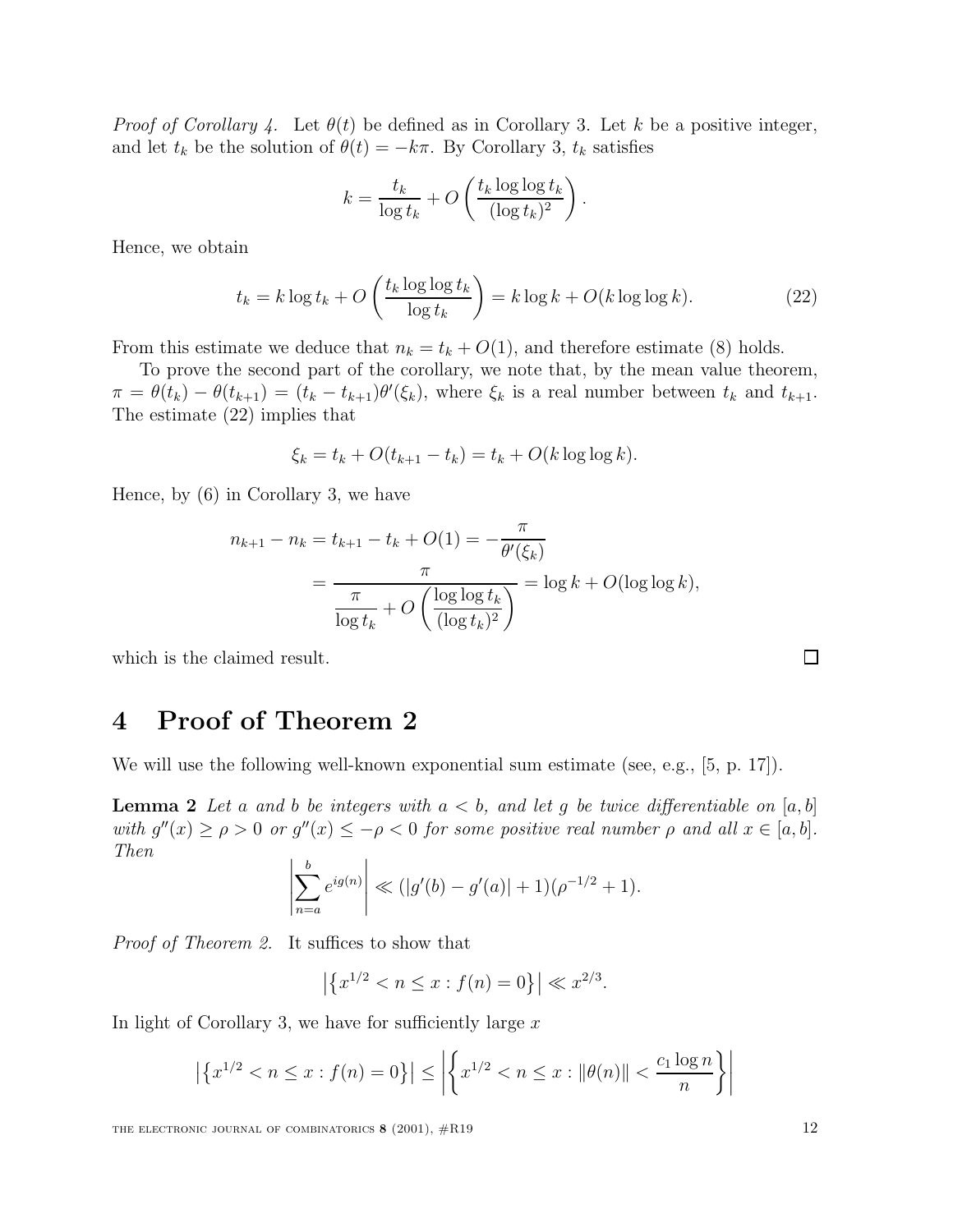for some positive constant  $c_1$ , where  $\theta(t)$  is the function occuring in the statement of Corollary 3 and  $\|\theta(n)\|$  denotes the distance from  $\theta(n)$  to the closest integer multiple of  $\pi$ . On the other hand, if  $H = H(x)$  is an integer-valued function satisfying  $H(x) \leq$  $(\pi/(2c_1))x^{1/2}/\log x$ , then, for  $x^{1/2} < n \leq x$ , the condition  $\|\theta(n)\| < c_1 \log n/n$  implies that

$$
\left(\frac{\sin((H+1)\theta(n))}{\sin\theta(n)}\right)^2 \ge \frac{(H+1)^2}{\pi^2}.
$$

We therefore have

$$
\left| \left\{ x^{1/2} \le n \le x : f(n) = 0 \right\} \right| \ll \frac{1}{H^2} \sum_{x^{1/2} < n \le x} \left( \frac{\sin((H+1)\theta(n))}{\sin \theta(n)} \right)^2. \tag{23}
$$

Using the identity

$$
\left(\frac{\sin((H+1)t)}{\sin t}\right)^2 = \sum_{h=-H}^{H} (H+1-|h|)e^{2iht},
$$

the right-hand side of (23) becomes

$$
\frac{1}{H^2} \sum_{h=-H}^{H} (H+1-|h|)S_h \le \frac{x(H+1)}{H^2} + \frac{2}{H^2} \sum_{h=1}^{H} (H+1-h)|S_h|,
$$
\n(24)

where  $S_h = \sum_{x^{1/2} \le n \le x} e^{2ih\theta(n)}$ .

We now estimate the exponential sum  $S_h$ . By Corollary 3, we have

$$
|h\theta'(\lfloor x\rfloor) - h\theta'(\lceil x^{1/2}\rceil)| \ll \frac{h}{\log x}
$$

and

$$
h\theta''(t) \gg \frac{h}{x(\log x)^2}
$$

for  $x^{1/2} < t \leq x$ . Thus, applying Lemma 2 with  $g(t) = h\theta(t)$ , we obtain

$$
|S_h| \ll \left(\frac{h}{\log x} + 1\right) \left( (\log x) \sqrt{\frac{x}{h}} + 1\right).
$$

Inserting this estimate in (24), we arrive at

$$
\left| \left\{ x^{1/2} \le n \le x : f(n) = 0 \right\} \right| \ll \frac{x}{H} + \frac{1}{H} \sum_{h=1}^{H} \left( \sqrt{hx} + (\log x) \sqrt{\frac{x}{h}} + \frac{h}{\log x} + 1 \right)
$$
  

$$
\ll \frac{x}{H} + \sqrt{Hx} + (\log x) \sqrt{\frac{x}{H}} + \frac{H}{\log x} + 1.
$$

Taking  $H = \lfloor x^{1/3} \rfloor$ , we finally obtain

$$
|\{x^{1/2} \le n \le x : f(n) = 0\}| \ll x^{2/3}.
$$

This completes the proof.